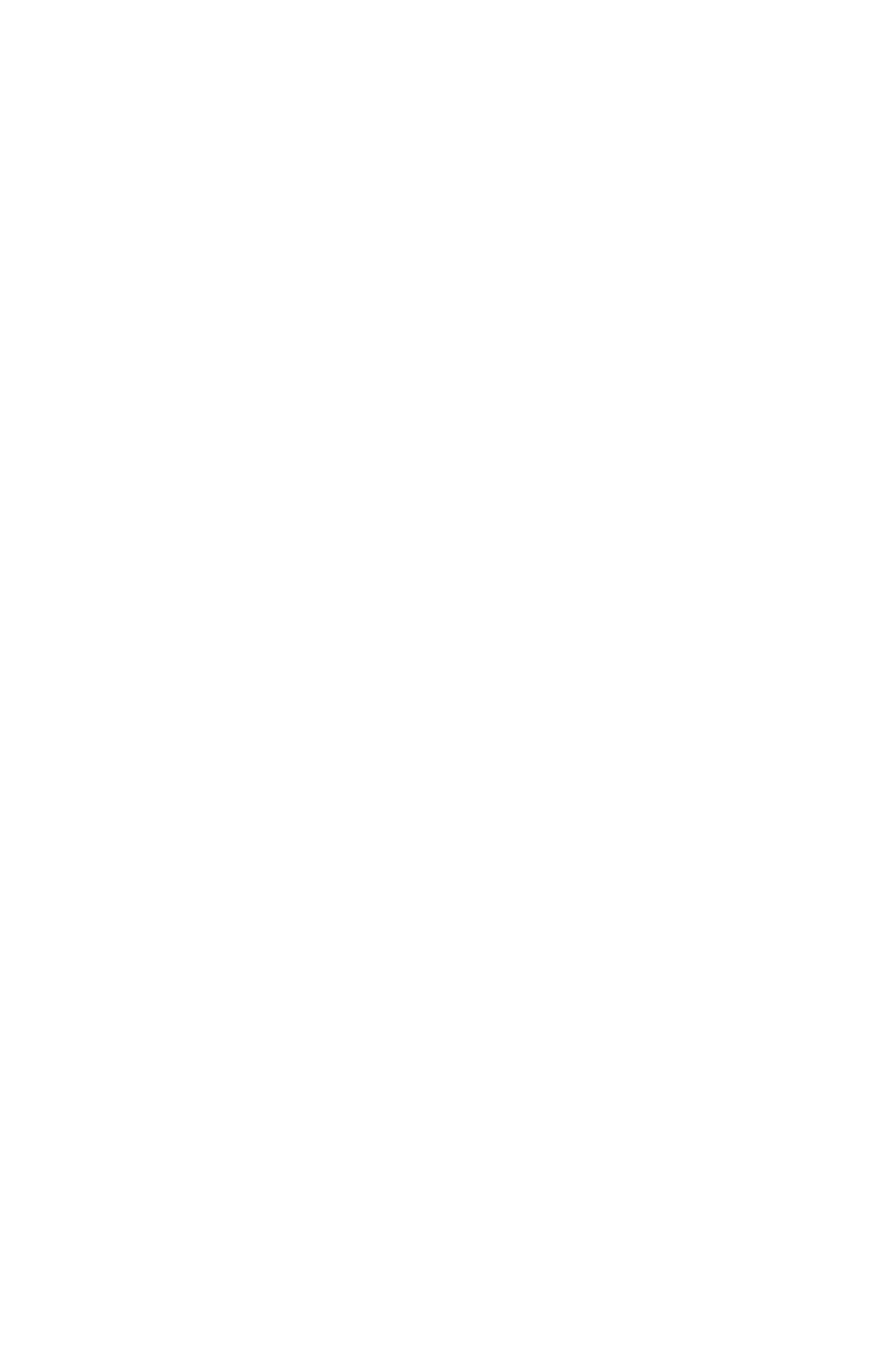## About This Guide

The afterlife has been the subject of dreams, speculation, and countless religious texts since the dawn of human history. It's only within the past few decades, however, that the reports of people who have briefly died and then returned to life have become a separate field of study. The work of pioneers like Raymond Moody and Elisabeth Kübler-Ross brought public attention to the phenomenon of near-death experiences (NDEs), the common ground that experiencers share, and the way that these experiences can transform lives.

In 2008, Dr. Eben Alexander, a neurosurgeon who was skeptical of NDE claims, succumbed to a week-long, meningitis-induced coma that rendered his brain completely inactive none of the parts of his brain that might have produced dreams or hallucinations was functioning. In spite of his brain's inactivity, he experienced the phenomenon of leaving his body and traveling to the afterlife—similar to what others have reported during an NDE. When he awoke, he wrote down what he had seen, and later published his story in the book *Proof of Heaven*. It created a quite a sensation, and his book spent well over a year on the *New York Times* bestseller list.

More than two hundred years before Alexander's experience, a man named Emanuel Swedenborg (1688–1772) also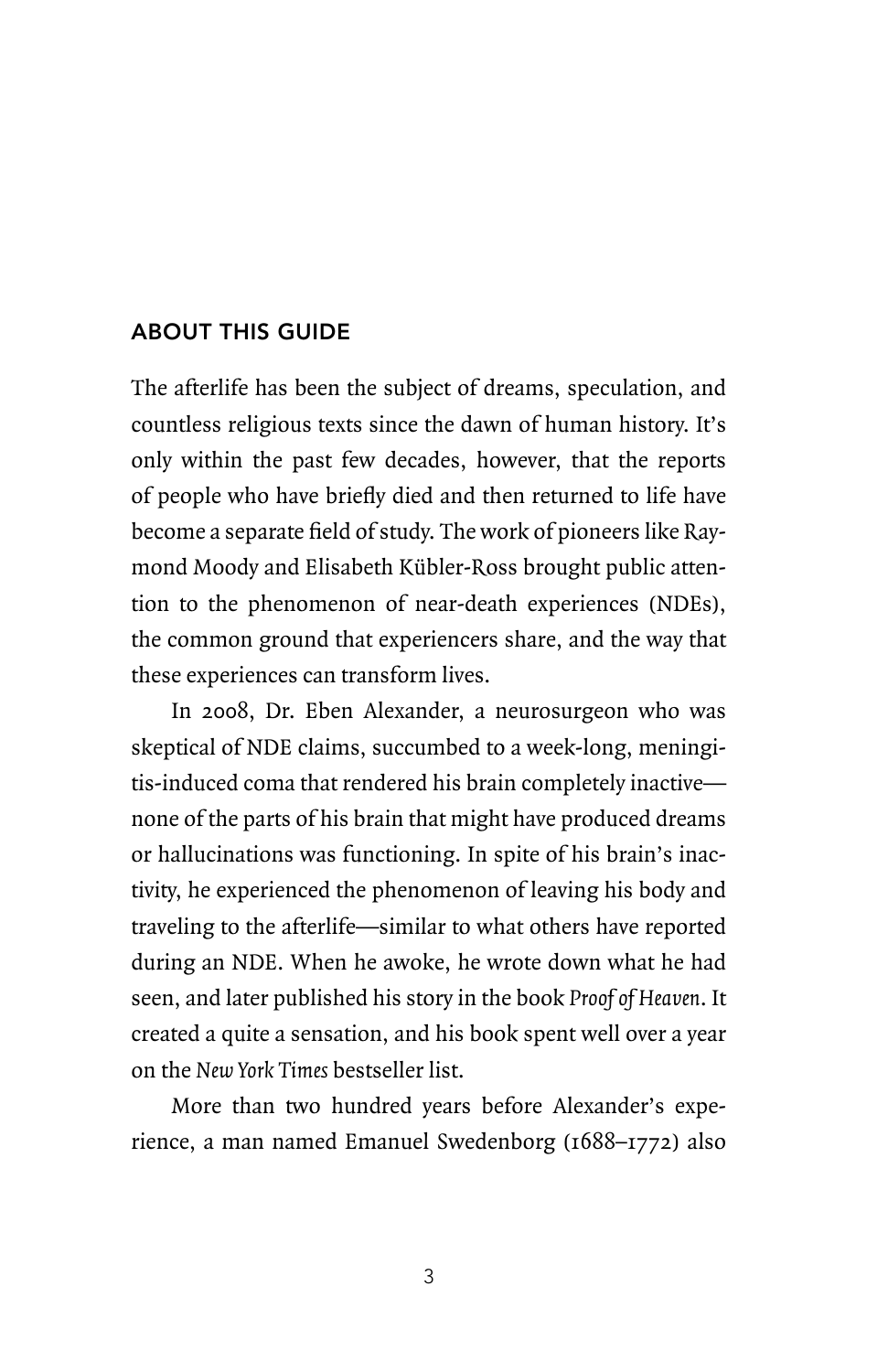had an encounter with the afterlife. He was a Swedish nobleman who, like Alexander, spent his life studying the physical sciences (in Swedenborg's case, mining and metallurgy, although he also wrote on topics ranging from chemistry and mathematics to anatomy). Swedenborg's life was dramatically changed, not by a single NDE, but by an experience of spiritual awakening. He wrote that he had been allowed to see both heaven and hell so that he could tell people on earth what those places were like—and his descriptions bear a remarkable resemblance to modern NDEs.

This guide brings together these two men, separated by centuries but united by a life-transforming encounter with the Divine. It is designed to help individuals or groups explore near-death experiences, their own attitudes toward them, and what those experiences say about the afterlife. Each section of this four-part guide includes readings from both *Proof of Heaven* and Swedenborg's works along with questions for group discussion or individual reflection. Parallels in the two authors' experiences are highlighted in a section featuring side-by-side quotes.

Whether you're a student of NDEs, interested in ideas about the afterlife, or just plain curious, we hope that you'll find new insight and inspiration in the pages that follow.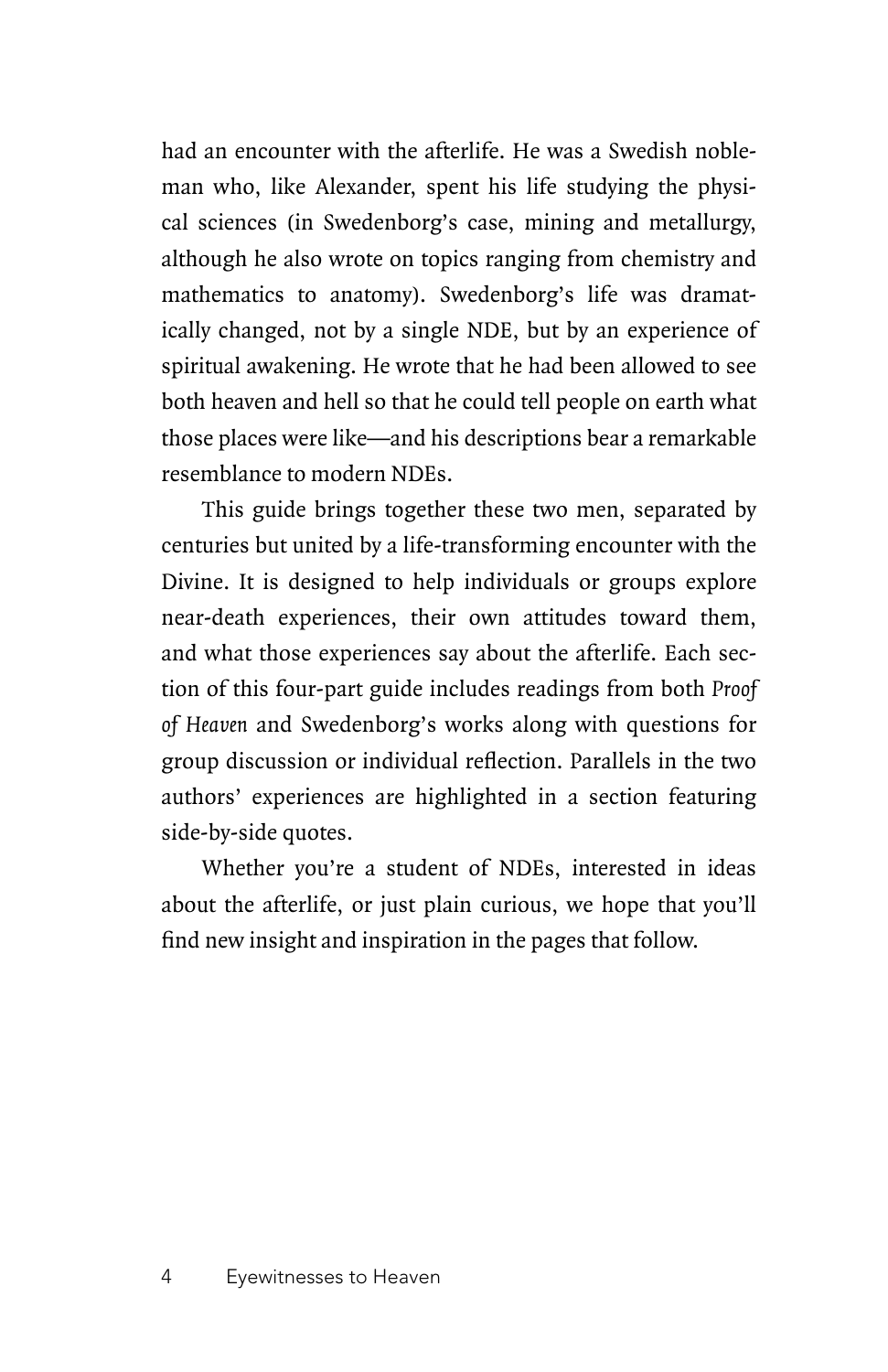# Part One: Here and Beyond

Throughout the ages, in many cultures, and for many individuals, near-death experiences provide a glimpse into the next life. In modern-day Western culture, stories of near-death experiences can be met with skepticism and preconceptions. As you begin this section, think about your own ideas of the afterlife. Have they changed, perhaps in response to an experience of your own? Does what Eben Alexander and Emanuel Swedenborg wrote resonate with you?

## Reading

From *Proof of Heaven:* Prologue through Chapter 7 From *Heaven and Hell:* Our Revival from the Dead and Entry into Eternal Life (sections 445–52)

- 1. How did you become interested in near-death experiences (NDEs)?
- 2. What is your religious background, and how has it shaped your view of the afterlife?
- 3. Has your view of NDEs changed because of a personal experience? Did Alexander's description of how and why his own views changed resonate with you?
- 4. What does the Realm of the Earthworm's-Eye View remind you of ? How did reading about it make you feel?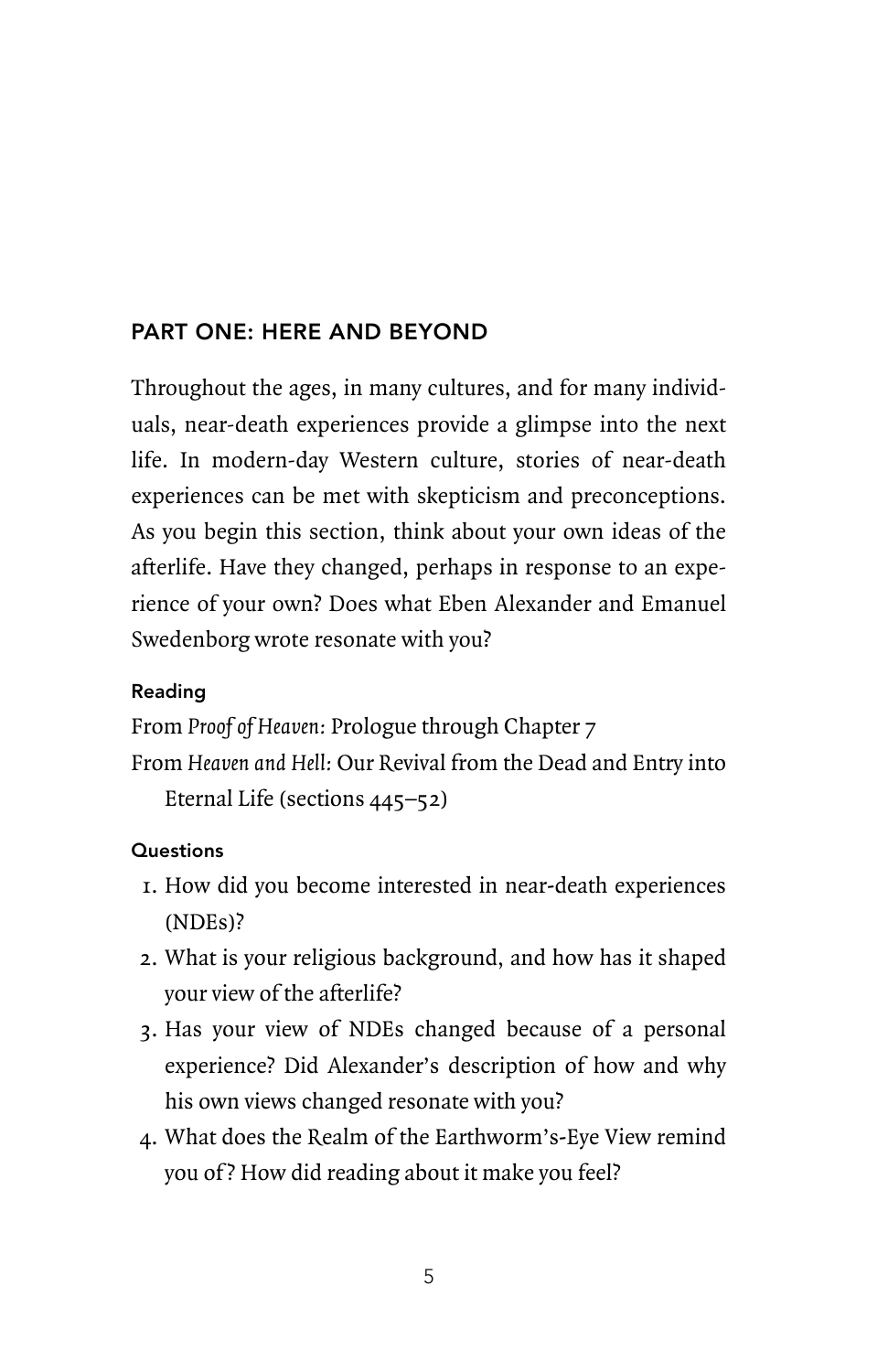- 5. Does Alexander's description of heaven match what you imagine? Was there anything that surprised you?
- 6. Swedenborg tells us that angels are beautiful because they manifest divine love. Do you think that could happen on earth?
- 7. In *Proof of Heaven,* page 41, the angel has a three-part message for Alexander. What does the angel's message mean to you? If you had this experience, do you think she might have said something different to you?

#### PROOF OF HEAVEN, P. 29

Consciousness, but consciousness without memory or identity—like a dream where you know what's going on around you, but you have no real idea of who, or what, *you* are. . . .

At the time, I might have called it "primordial." But at the time it was going on, I didn't know this word. In fact, I didn't know any words at all. The words used here registered much later, when, back in the world, I was writing down my recollections. Language, emotion, logic: these were all gone, as if I had regressed back to some state of being from the very beginnings of life, as far back, perhaps, as the primitive bacteria that, unbeknownst to me, had taken over my brain and shut it down.

#### Heaven and Hell, §39

. . . within every angel—and within every one of us here—there is a central or highest level, or a central and highest something, where the Lord's divine life flows in first and most intimately. . . .

It is this central or highest level that makes us human and distinguishes us from the lower animals, since they do not have it. This is why we, unlike animals, can be raised up by the Lord toward himself, as far as all the deeper levels of our mind and character are concerned. This is why we can believe in him, be moved by love for him, and therefore see him. It is why we can receive intelligence and wisdom, and talk rationally. It is also why we live forever.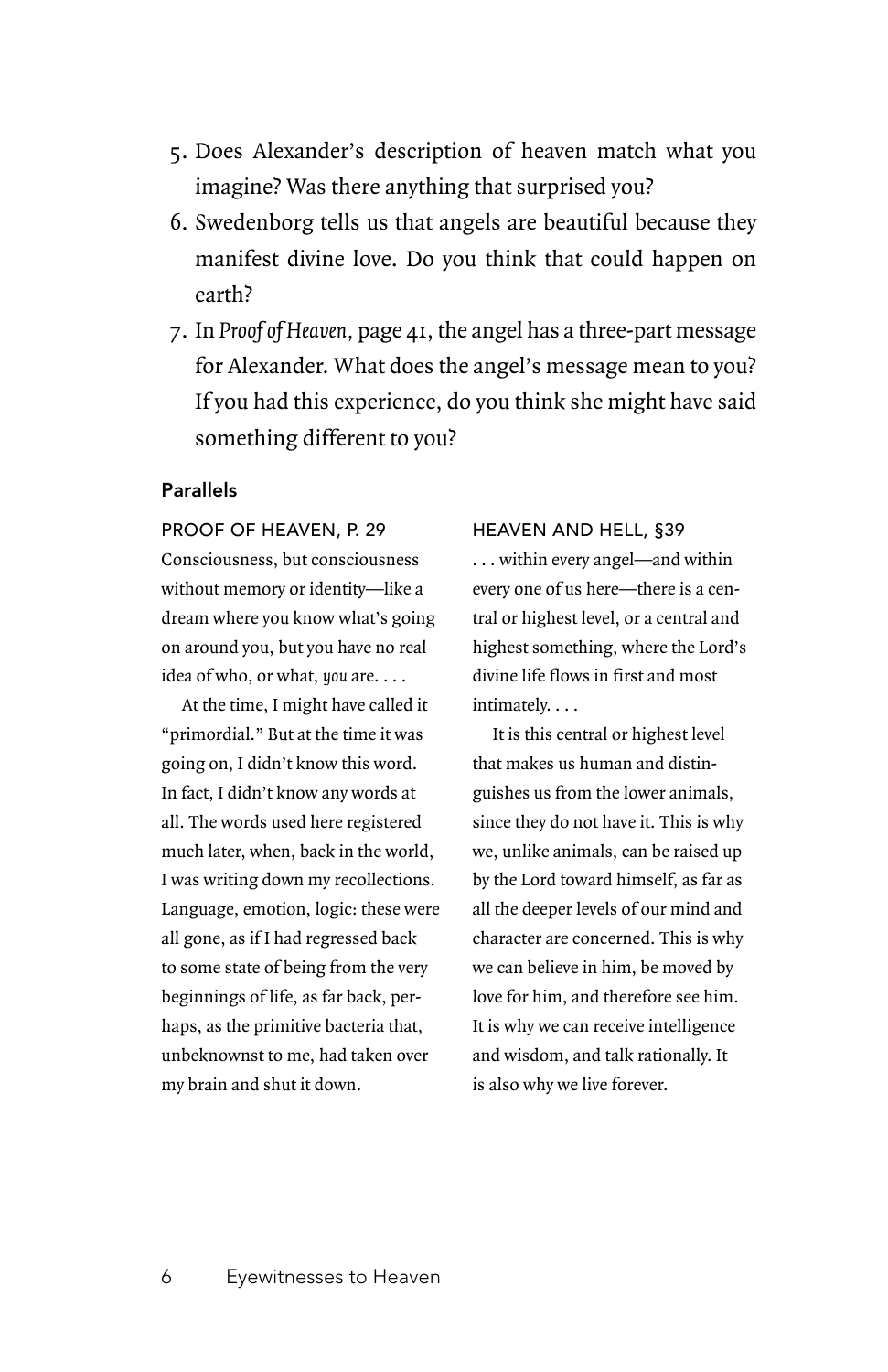PROOF OF HEAVEN, PP. 38-39 Brilliant, vibrant, ecstatic, stunning . . . I could heap on one adjective after another to describe what this world looked and felt like, but they'd all fall short . . .

Below me was countryside. It was green, lush, and earthlike. It *was* earth . . . but at the same time it wasn't. . . .

I was flying, passing over trees and fields, streams and waterfalls, and here and there, people. There were children, too, laughing and playing. The people sang and danced in circles, and sometimes I'd see a dog, running and jumping among them, as full of joy as the people were. They wore simple yet beautiful clothes, and it seemed to me that the colors of these clothes had the same kind of living warmth as the trees and the flowers that bloomed and blossomed in the countryside around them.

#### PROOF OF HEAVEN, P. 40

Someone was next to me: a beautiful girl with high cheekbones and deep blue eyes . . .

She looked at me with a look that, if you saw it for a few moments, would make your whole life up to that point worth living, no matter what had happened in it so far. It was not a romantic look. It was not a look of friendship. It was a look that was

#### True Christianity, §794

From eyewitness experience of many years now, I can pass on to you that, just as in the physical world, in the spiritual world there are landmasses, plains and valleys, mountains and hills, springs and streams; there are parks and gardens, woods and forests. There are cities there, with mansions and homes. There are also written documents and books; jobs and businesses, gold, silver, and precious stones.

To put it briefly, that world contains every single thing that exists in the physical world, although in heaven those things are immensely more perfect. The main difference, though, is that everything that comes into view in the spiritual world, such as houses, gardens, food, and so on, is created in a moment by the Lord.

### Heaven and Hell, §459

It does need to be known that our human form is lovelier after death to the extent that we have more deeply loved divine truths and have lived by them, since our deeper levels are opened and formed according to both our love of these truths and our life. So the deeper the affection and the more it accords with heaven, the lovelier the face. This is why the angels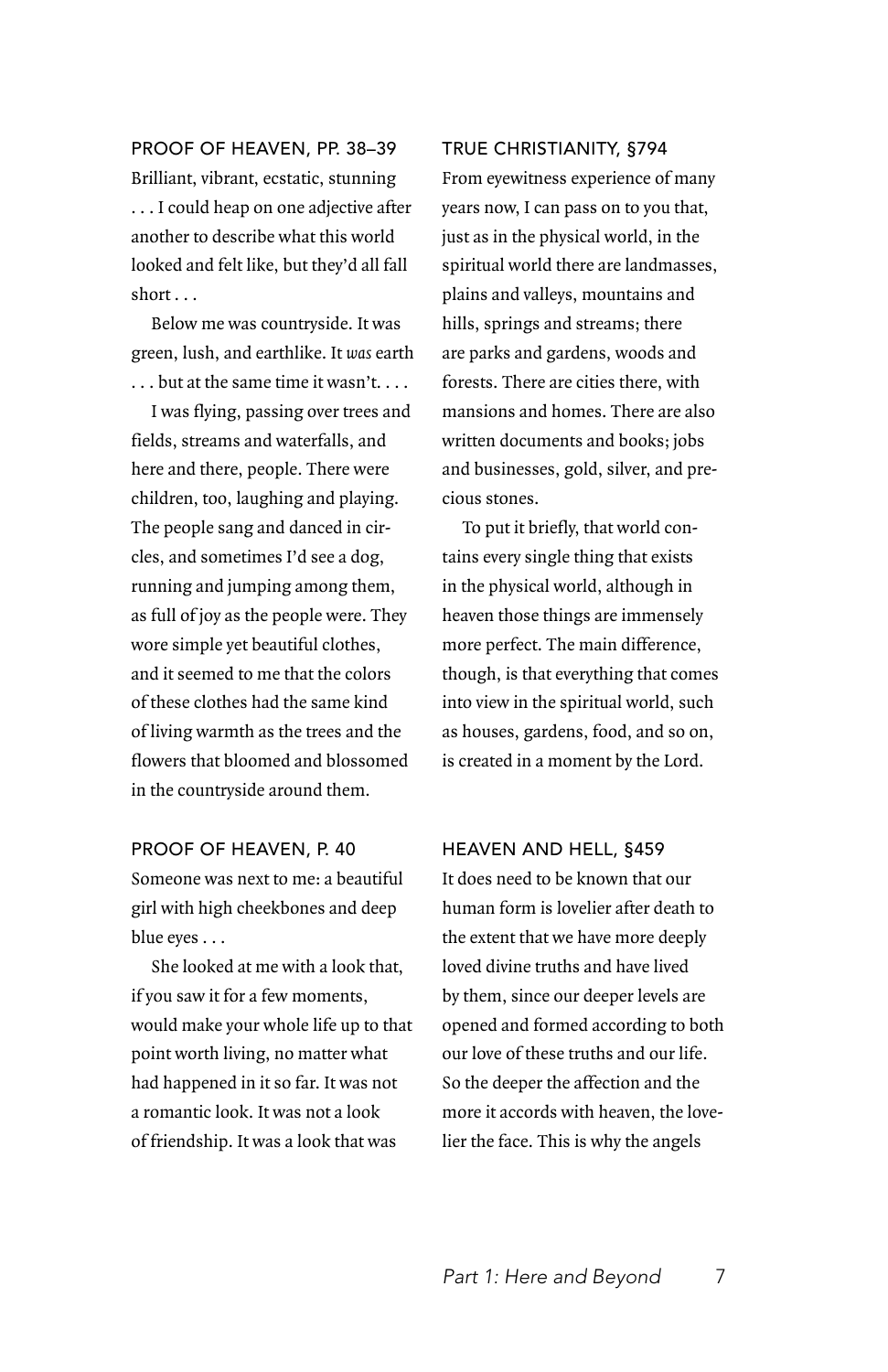somehow beyond all these . . . beyond all the different types of love we have down here on earth. It was something higher, holding all those other kinds of love within itself while at the same time being more genuine and pure than all of them.

who are in the inmost heaven are the loveliest—because they are forms of heavenly love.

Proof of Heaven, pp. 40–41 Without using any words, she spoke to me. The message went through me like a wind, and I instantly understood that it was true. I knew so in the same way that I knew that the world around us was real—not some fantasy, passing and insubstantial.

The message had three parts, and if I had to translate them into earthly language, I'd say they ran something like this:

"You are loved and cherished, dearly, forever."

"You have nothing to fear."

"There is nothing you can do wrong."

. . . "We will show you many things here," the girl said—again, without actually using these words but by driving their conceptual essence directly into me. "But eventually, you will go back."

Heaven and Hell, §§449–50 The angels who were sitting beside my head were silent, simply sharing their thoughts with mine . . . They accomplished this sharing of thoughts by looking into my face. This is actually how thoughts are shared in heaven. . . .

Angels take the greatest care to shield the awakening person from any concept that does not taste of love. Then they tell the individual that he or she is a spirit.

After spiritual angels have given us the use of light, they do everything for us as newly arrived spirits that we could ever wish in that state. They tell us—at least to the extent that we can grasp it—about the realities of the other life. . . . Angels really do love everyone. They want nothing more than to help people, to teach them, to lead them into heaven. This is their highest joy.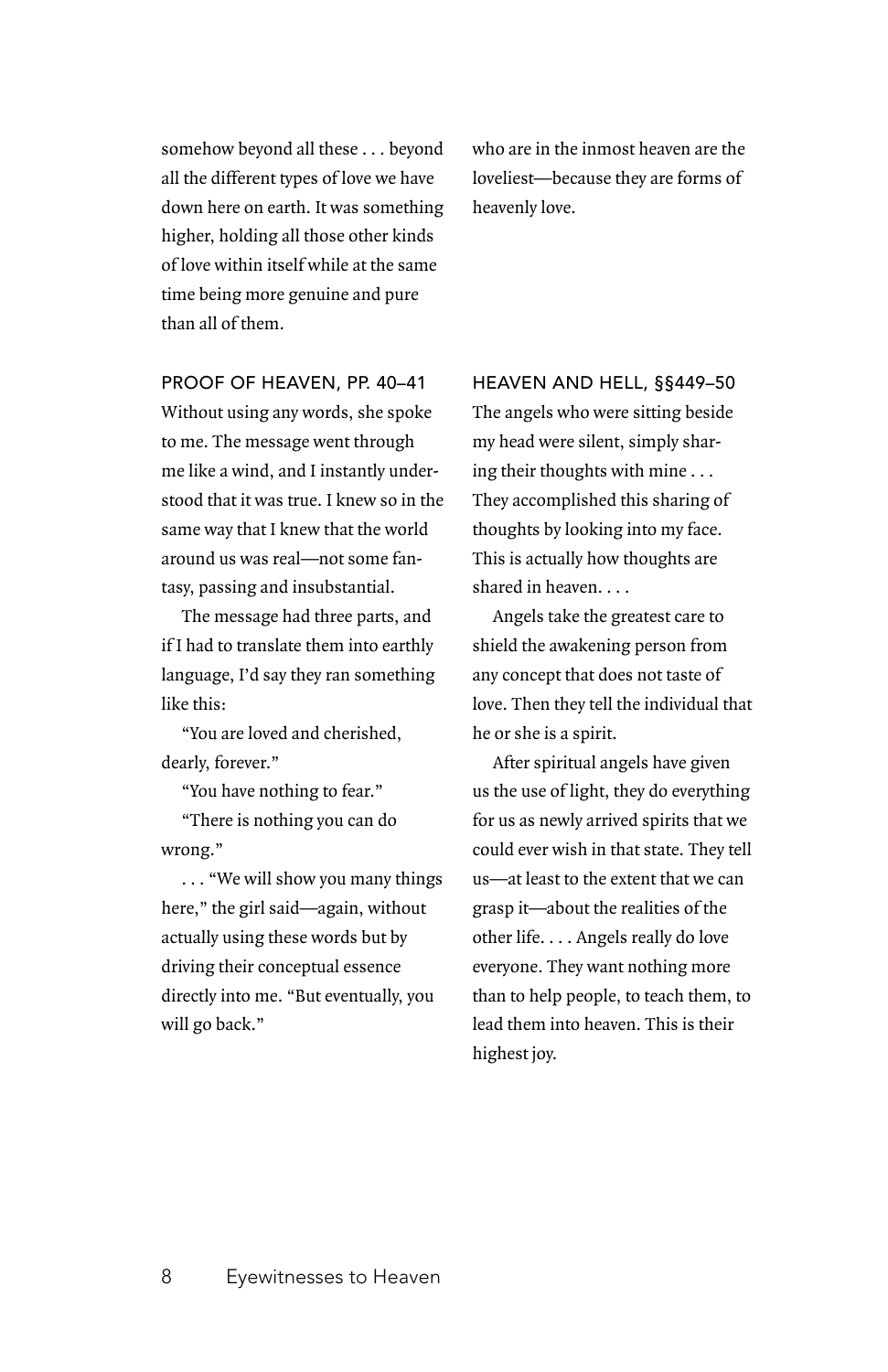# Part Two: The Divine at the Center

One of the most common experiences that people describe of the afterlife is a sense of interconnectedness, like a tapestry that extends throughout the entire universe with threads composed of love. Whatever words people use to describe it, everyone who sees it recognizes it as divine. This section explores that interconnectedness, and what it means to us here on earth.

## Reading

From *Proof of Heaven:* Chapters 8 and 9 From *Divine Love and Wisdom:* Sections 1–39

- 1. Alexander describes the Core as the place where God dwells. How does his description compare to what you imagine? What was your reaction to reading about the Core?
- 2. Both Alexander and Swedenborg describe the joys of heaven in connection with the fundamental unity of all living things. How is that different from the way that we usually imagine joy in heaven?
- 3. Do you see parallels between what Alexander and Sweden borg describe and ideas from other spiritual traditions? Do you think it's possible for anyone, under the right circum stances, to have experiences like these?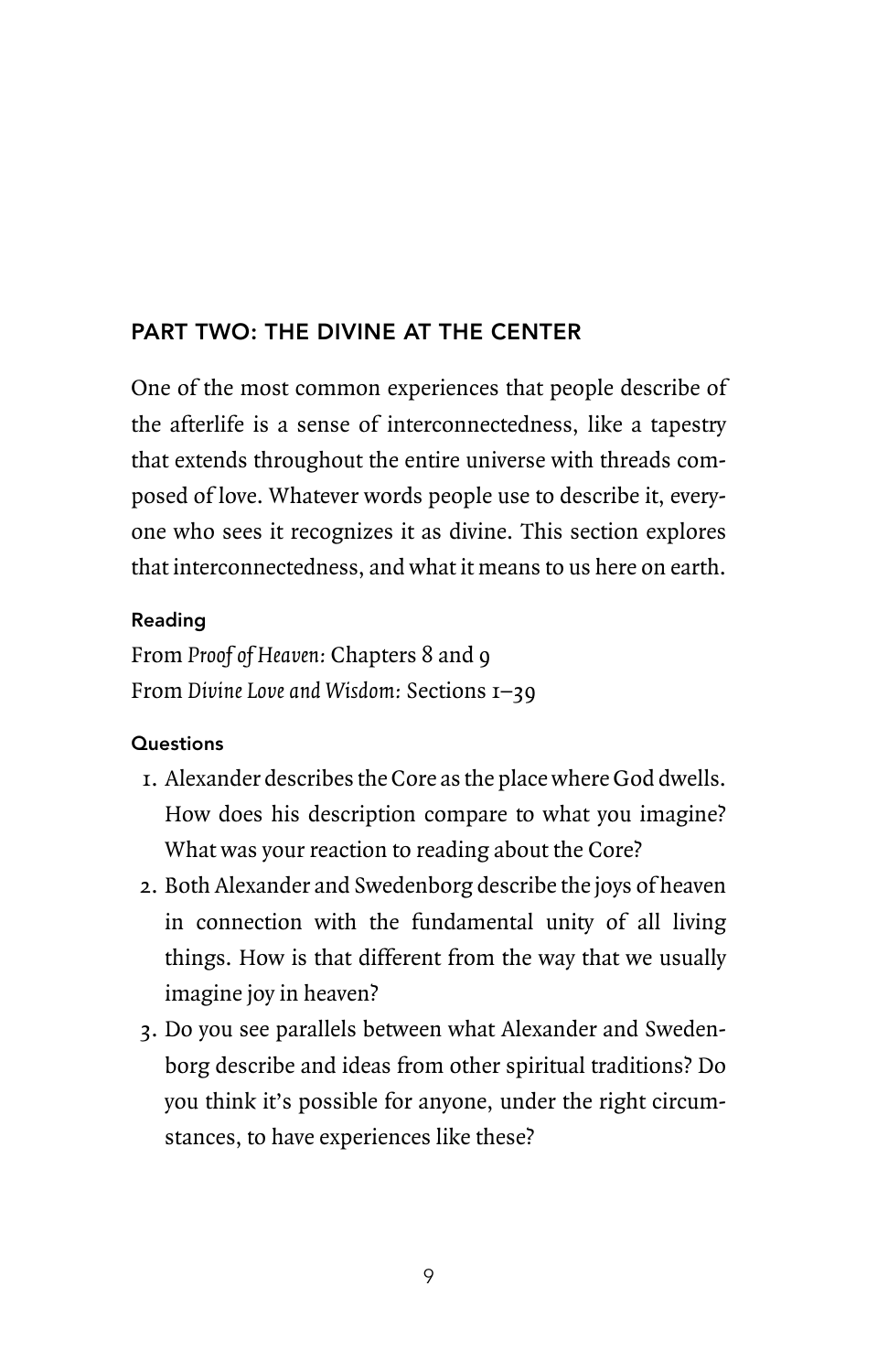- 4. Alexander was surprised to find that the Core had a very human element to it, and defined "human" in terms of per sonality, not form. Swedenborg does the same: throughout his writings, he talks about humanity in terms of having love and wisdom, of being an integrated whole that func tions together with each part having its own job. How do you define humanity? Does it fit with your idea of the Divine?
- 5. What if love really is the center of the universe?
- 6. Both Alexander and Swedenborg say that evil is allowed only because it will lead to human growth. Do you accept that explanation? Why or why not?

Proof of Heaven, pp. 45–46 A sound, huge and booming like a glorious chant, came down from above, and I wondered if the winged beings were producing it. Again thinking about it later, it occurred to me that the joy of these creatures, as they soared along, was such that they *had* to make this noise—that if the joy didn't come out of them this way then they would simply not otherwise be able to contain it. The sound was palpable and almost material, like a rain that you can feel on your skin but that doesn't get you wet.

Seeing and hearing were not separate in this place where I now was. I could *hear* the visual beauty of the silvery bodies of those scintillating

Heaven and Hell, §413 [In heaven] there is an effect of countless pleasures and joys that unite to present a single something, a unity or united affection that contains a harmony of countless affections that do not come through to consciousness individually, only vaguely, because the consciousness is so very general. It was still possible to perceive that there were countless elements within it, so beautifully arranged as to defy description. The qualities of those countless elements flow from the very design of heaven; and this kind of design is resident in the very least affections, affections that are manifest and perceived only as a very general unity, depending on the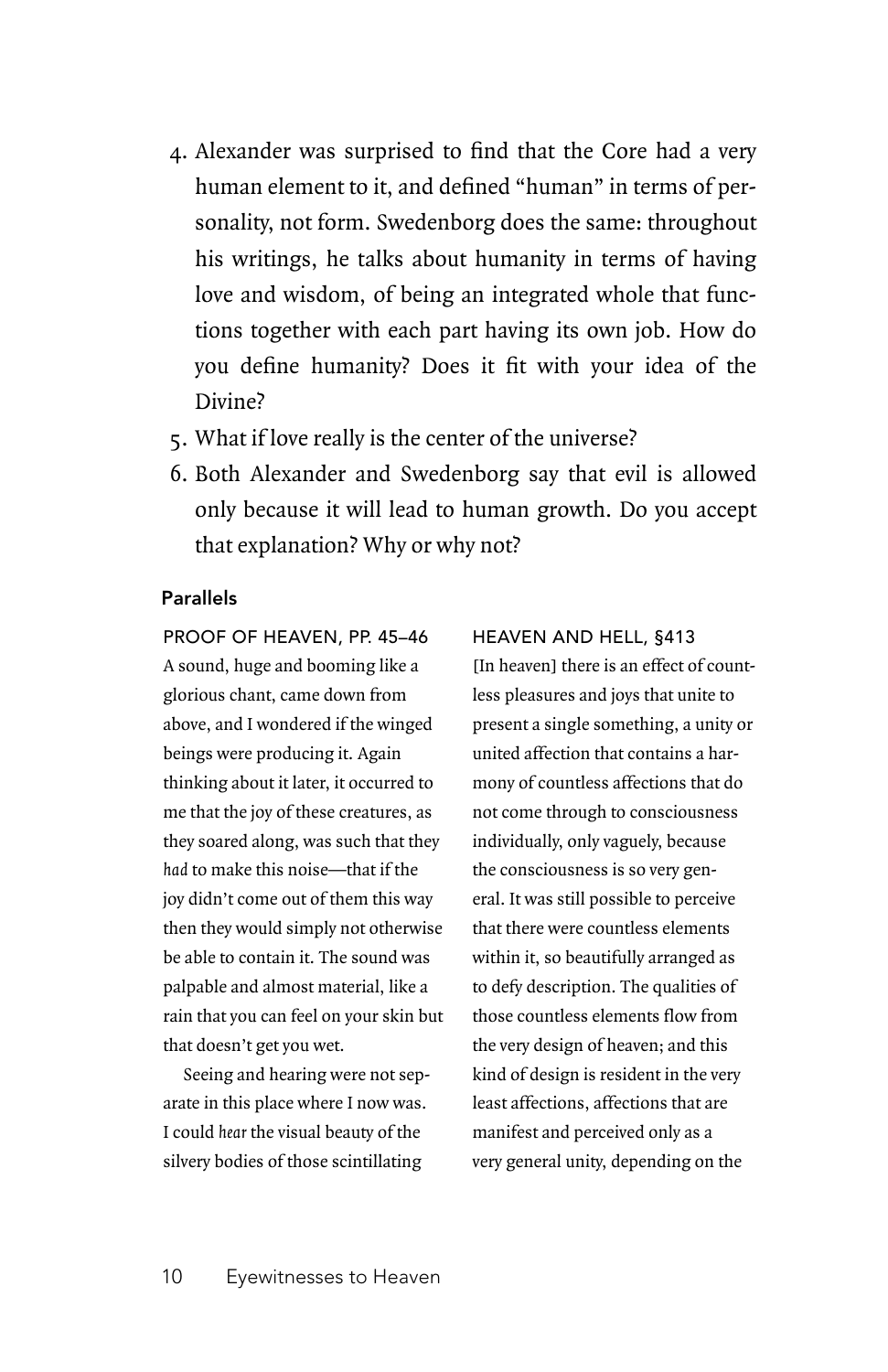beings above, and I could see the surging, joyful perfection of what they sang. It seemed that you could not look at or listen to anything in this world without becoming part of it—without joining with it in some mysterious way. Again, from my present perspective, I would suggest that you couldn't look *at* anything in that world at all, for the word *at* itself implies a separation that did not exist there. Everything was distinct, yet everything was also a part of everything else like the rich and intermingled designs on a Persian carpet . . . or a butterfly's wing.

#### PROOF OF HEAVEN, P. 48

. . . the 'voice' of this Being was warm and—odd as I know this may sound—personal. It understood humans, and it possessed the qualities we possess, only in infinitely greater measure. It knew me deeply and overflowed with qualities that all my life I've always associated with human beings, and human beings alone: warmth, compassion, pathos . . . even irony and humor.

perceptive ability of the subject. In a word, there are infinite elements in a most intricate form in every general entity, and there is nothing that is not alive and does not affect everything even at the very center, since heavenly joys emanate from the very center.

I have also noticed that heavenly joy and delight seemed to be coming from my heart, spreading very subtly through all my inner fibers and from there into the gatherings of fibers with such a profound sense of pleasure that my fibers seemed to be nothing but joy and delight, and everything I perceived and felt was alive with bliss. Next to these joys, the joy of physical pleasures is like crude and irritating dust compared to a pure and gentle breeze.

#### Divine Love and Wisdom, §286

Inwardly, we cannot deny that love and wisdom, mercy and forgiveness exist in God. God, as the source of what is good and true, is their essence. Since we cannot deny this, we cannot deny that God is a person, since none of these things can exist apart from a person. The person is their subject, and to separate them from their subject is to say that they do not exist.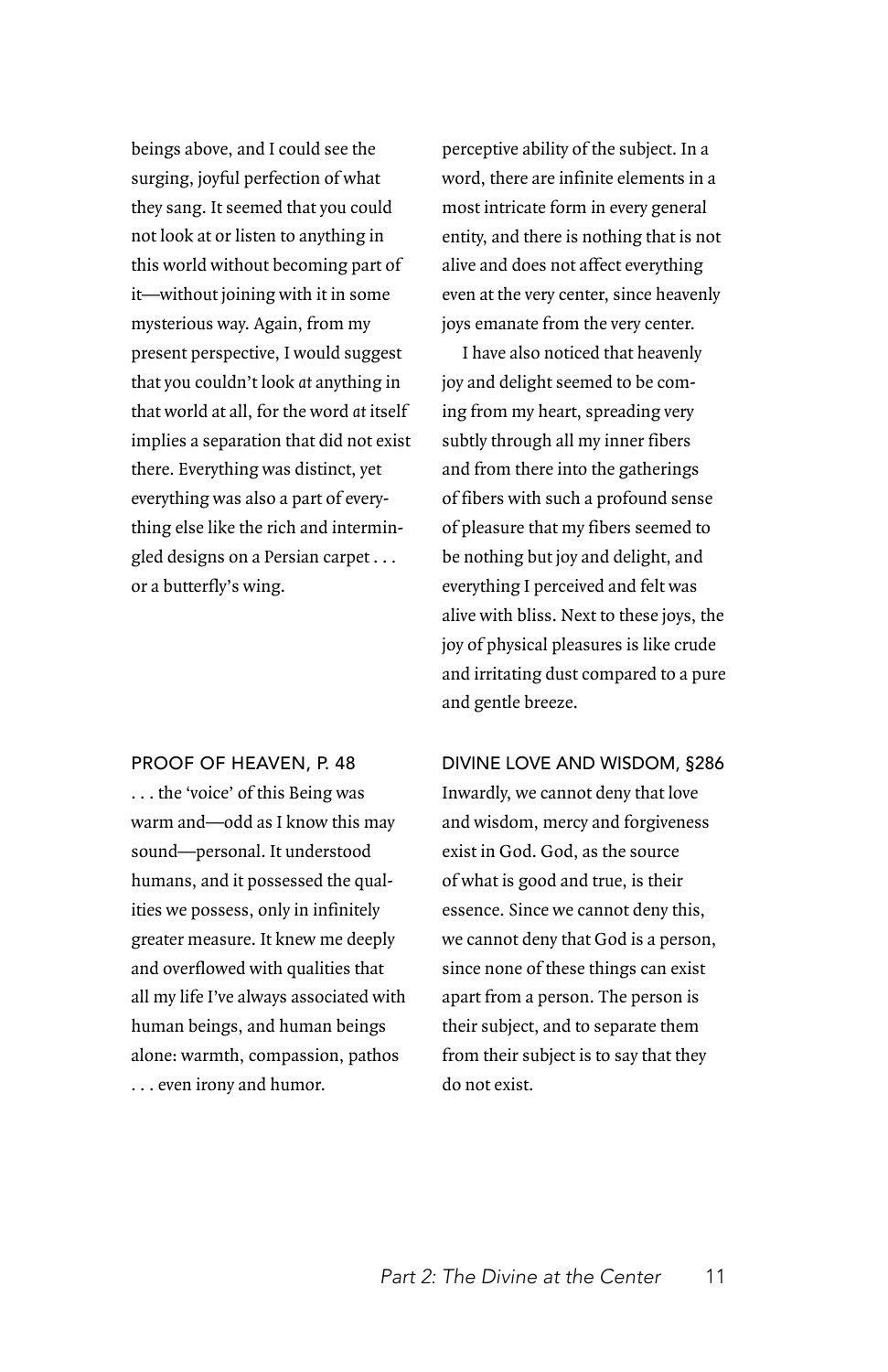#### PROOF OF HEAVEN, P. 48

Through the Orb, Om told me that there is not one universe but many in fact, more than I could conceive but that love lay at the center of them all.

#### PROOF OF HEAVEN, P. 48

Evil was present in all the other universes as well, but only in the tiniest trace amounts. Evil was necessary because without it free will was impossible, and without free will there could be no growth—no forward movement, no chance for us to become what God longed for us to be. Horrible and all-powerful as evil sometimes seemed to be in a world like ours, in the larger picture love was overwhelmingly dominant, and it would ultimately be triumphant.

## Divine Love and Wisdom, §29

No one can deny that in God we find love and wisdom together in their very essence. He loves us all out of the love that is within him, and he guides us all out of the wisdom that is within him.

Further, if you look at the created universe with an eye to its design, it is so full of wisdom from love that you might say everything taken all together is wisdom itself. There are things without measure in such a pattern, both sequential and simultaneous, that taken all together they constitute a single entity. This is the only reason they can be held together and sustained forever.

#### Divine Providence, §97

. . . if we on the earthly level were deprived of the freedom to intend evil and to make it seem reasonable by rationalizations, that would be the end of our freedom and rationality and of our will and understanding. We could not be led away from our evils and reformed, so we could not be united with the Lord and live forever. This is why the Lord protects our freedom the way we protect the pupil of our eye. The Lord, though, is constantly using our freedom to lead us away from our evils, and to the extent that he can do so through our freedom, he uses that freedom to plant good things within us.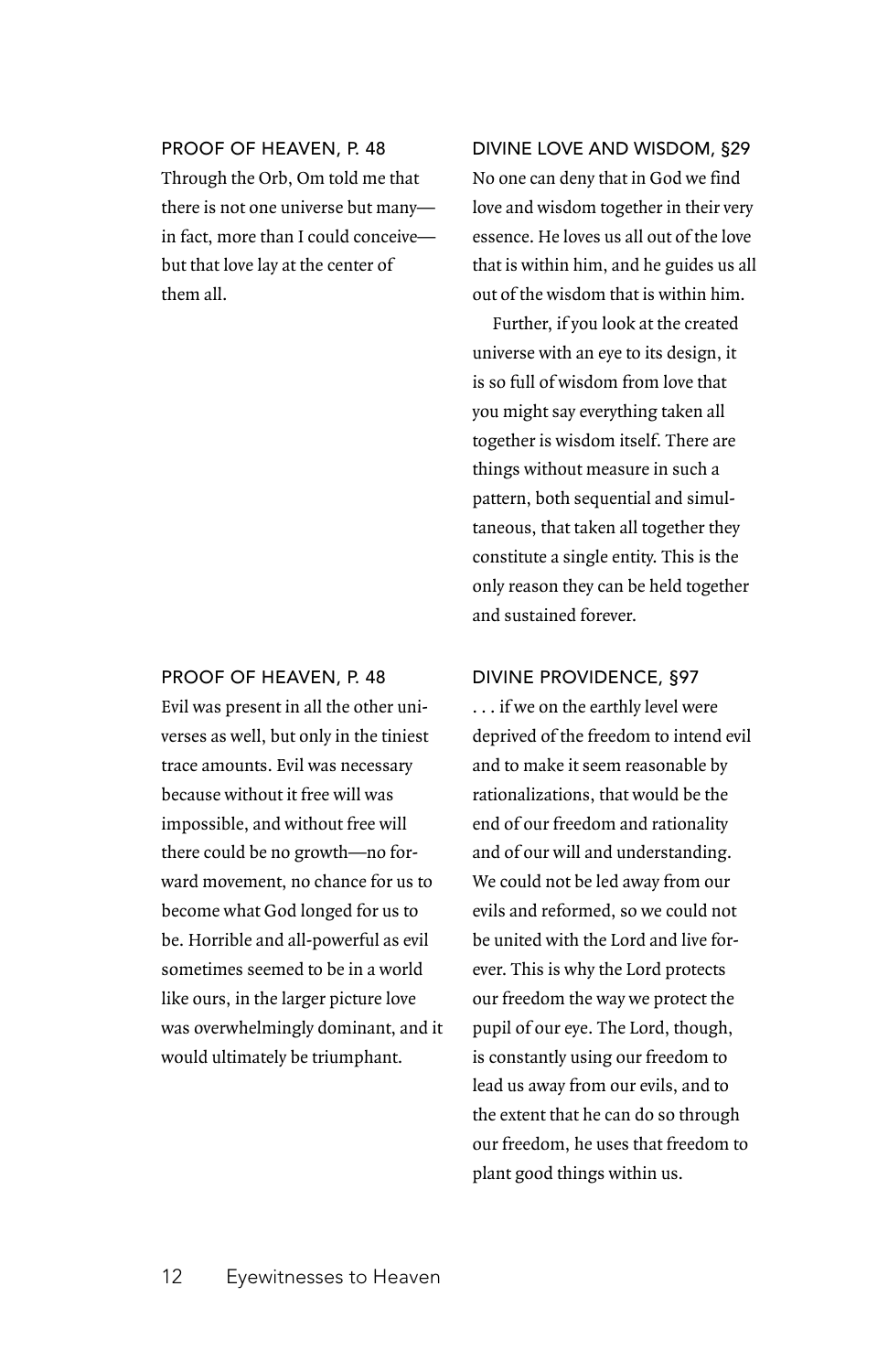# Part Three: Heights and Depths

We all suffer setbacks, losses, and periods of darkness in our lives. In *Proof of Heaven,* Alexander contrasts those low times in his life with the infinite and unconditional love that he found in the afterlife. He understood, and Swedenborg also keenly felt, that it's simply not possible to be separated from the divine love that permeates the universe; that it connects and sustains us no matter how alone we feel. As you go through this section, take some time to think about how that knowledge would change your own life.

# Reading

From *Proof of Heaven:* Chapters 10–19 From *Divine Love and Wisdom:* Sections 47–60

- 1. Looking back on his life, Alexander recalls a time of deep despair and loss of faith following a rejection by his birth parents. Have you ever had a similar experience?
- 2. In the Realm of the Earthworm's-Eye View, he finds that he's able to return to the Core simply by wishing to be there. Swedenborg says that this type of instantaneous transport to a person you're thinking about happens because of a similarity in inner state. Where do you think your inner state would take you?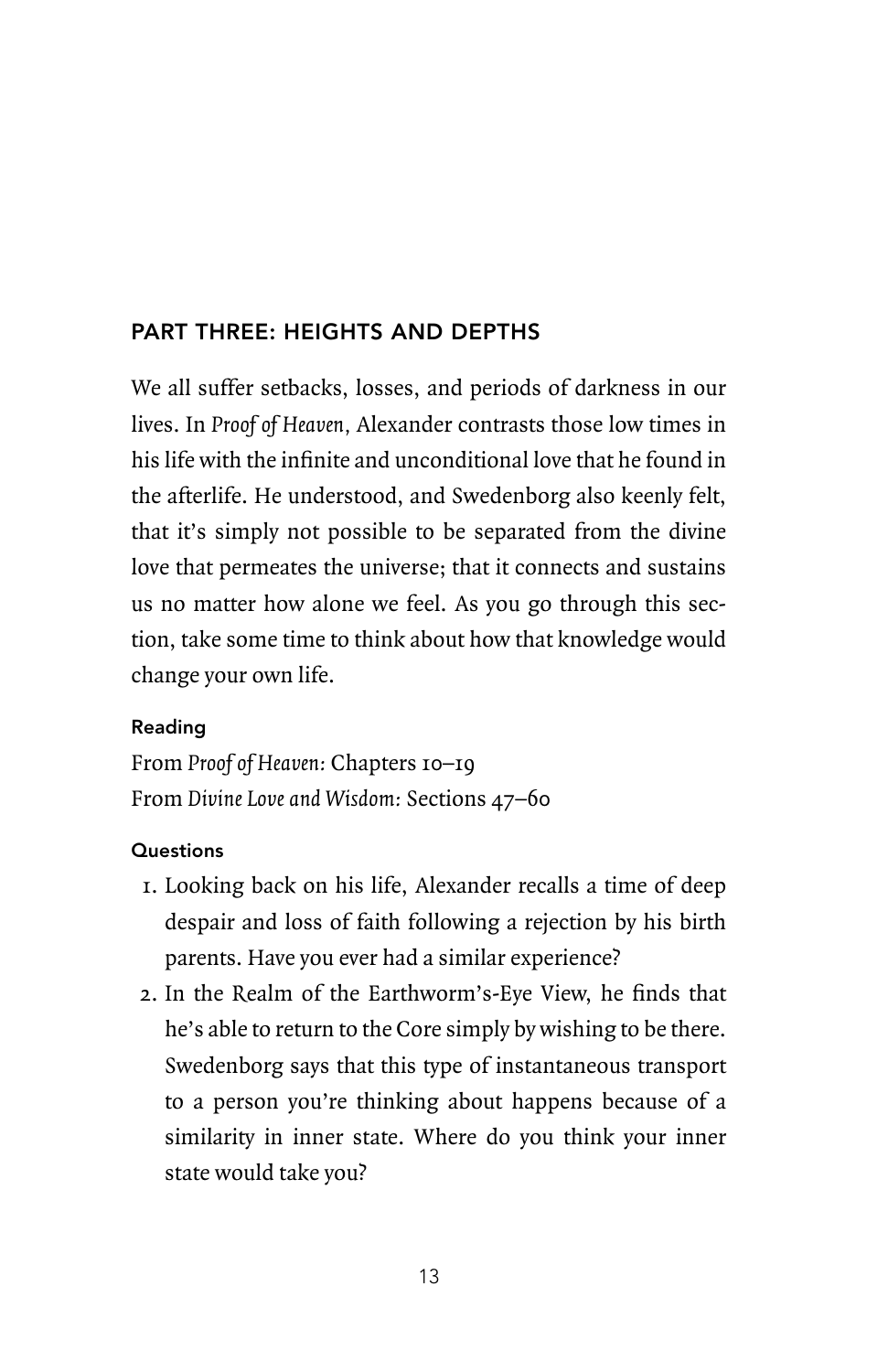- 3. Does it make sense to you that love is the essence that binds all things together? How does that change your view of the world and of the Divine?
- 4. Do you believe that nothing can separate us from the Divine? Why or why not?
- 5. Alexander describes a loss of memory—a loss of his sense of who he is—that enabled him to experience the spiritual realms much more deeply than other people who have experienced NDEs. Would you make that tradeoff ?
- 6. Both Swedenborg and Alexander write that our thought originates from our spirit, not our brain, and that if we are separated from our physical brain, we can see more and think much more quickly. Have you had experiences like the ones Alexander describes, in which you think and respond much faster than you should have been able to? Do you think his explanation is plausible?

PROOF OF HEAVEN, P. 70 In the worlds above, I slowly discovered, to know and be able to think of something is all one needs in order to move toward it.

Heaven and Hell, §§192–94 . . . in the spiritual world one individual is present to another if only that presence is intensely desired. This is because one person sees another in thought and identifies with that individual's [inner] state. Conversely, one person moves away from another to the extent that there is any sense of reluctance; and since all reluctance comes from an opposition of affections and disagreement of thoughts, there can be many people appearing together in one place as long as they agree, but as soon as they disagree, they vanish.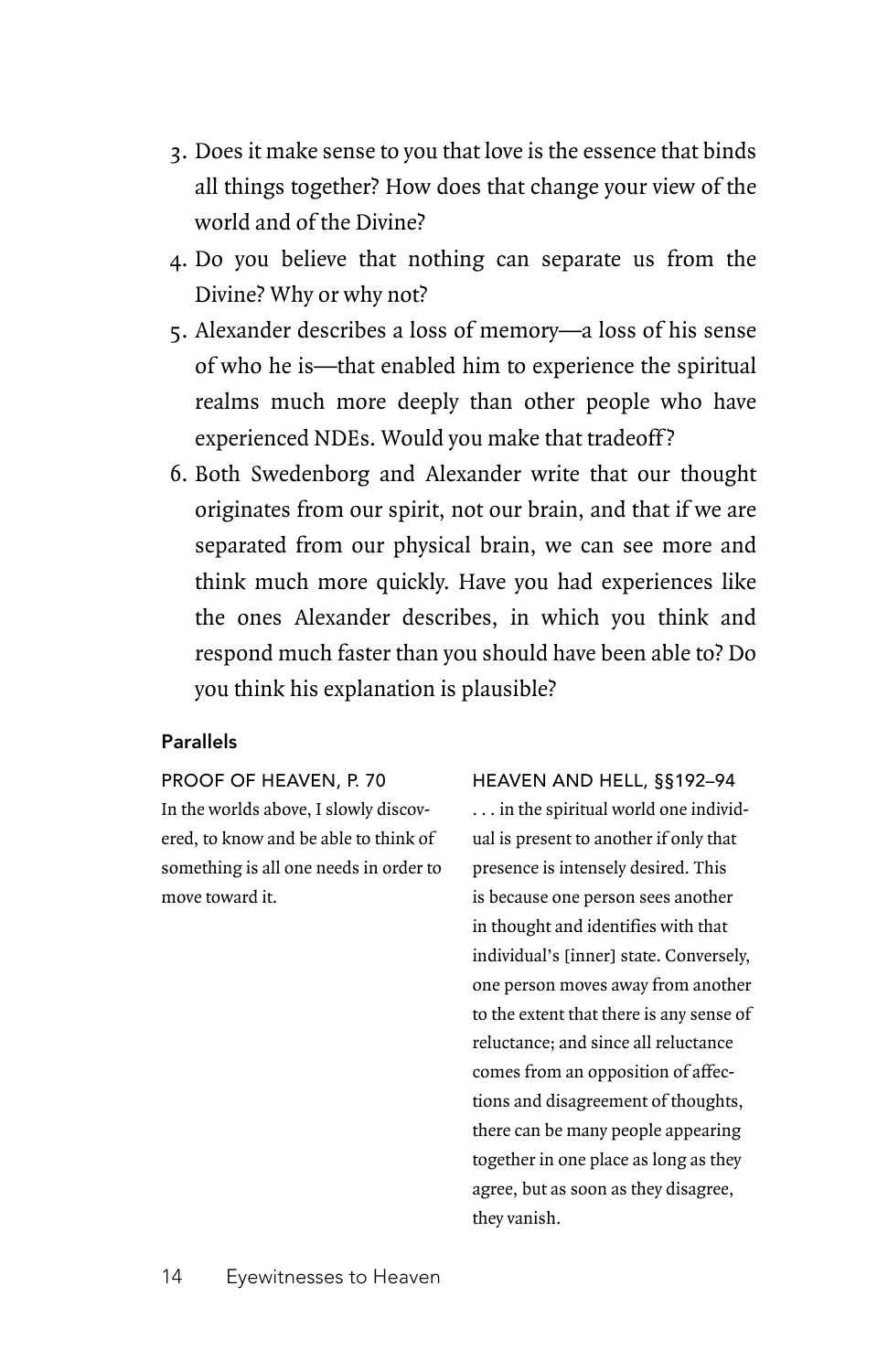#### PROOF OF HEAVEN, P. 71

Love is, without a doubt, the basis of everything. Not some abstract, hardto-fathom kind of love but the day-today kind that everyone knows—the kind of love that we feel when we look at our spouse and our children, or even our animals. In its purest and most powerful form, this love is not jealous or selfish, but *unconditional.* This is the reality of realities, the incomprehensibly glorious truth of truths that lives and breathes at the core of everything that exists or that ever will exist, and no remotely accurate understanding of who and what we are can be achieved by anyone who does not know it, and embody it in all of their actions.

#### PROOF OF HEAVEN, P. 76

I understood that I was part of the Divine and that nothing—absolutely nothing—could ever take that away. The (false) suspicion that we can somehow be separated from God is the root of every form of anxiety in the universe, and the cure for it—which I received partially within the Gateway and completely within the Core—was the knowledge that nothing can tear us from God, ever.

### True Christianity, §37

God is substance itself and form itself, and is therefore the first and only substance and form, whose essence is love and wisdom. All things that were made, were made by God. It follows, therefore, that it was from love by means of wisdom that God created the universe and each and every thing in it. As a result, divine love together with divine wisdom is present in every single entity that has been created. Furthermore, love is the essence that not only forms all things but also bonds and unites them to each other; therefore love is the force that holds all things in connection.

#### True Christianity, §56

God is in fact goodness itself. When he does something good, he is in himself. He cannot walk away from himself.

Clearly, then, his omnipotence fills, and works within, the sphere of the extension of goodness, a sphere that is infinite.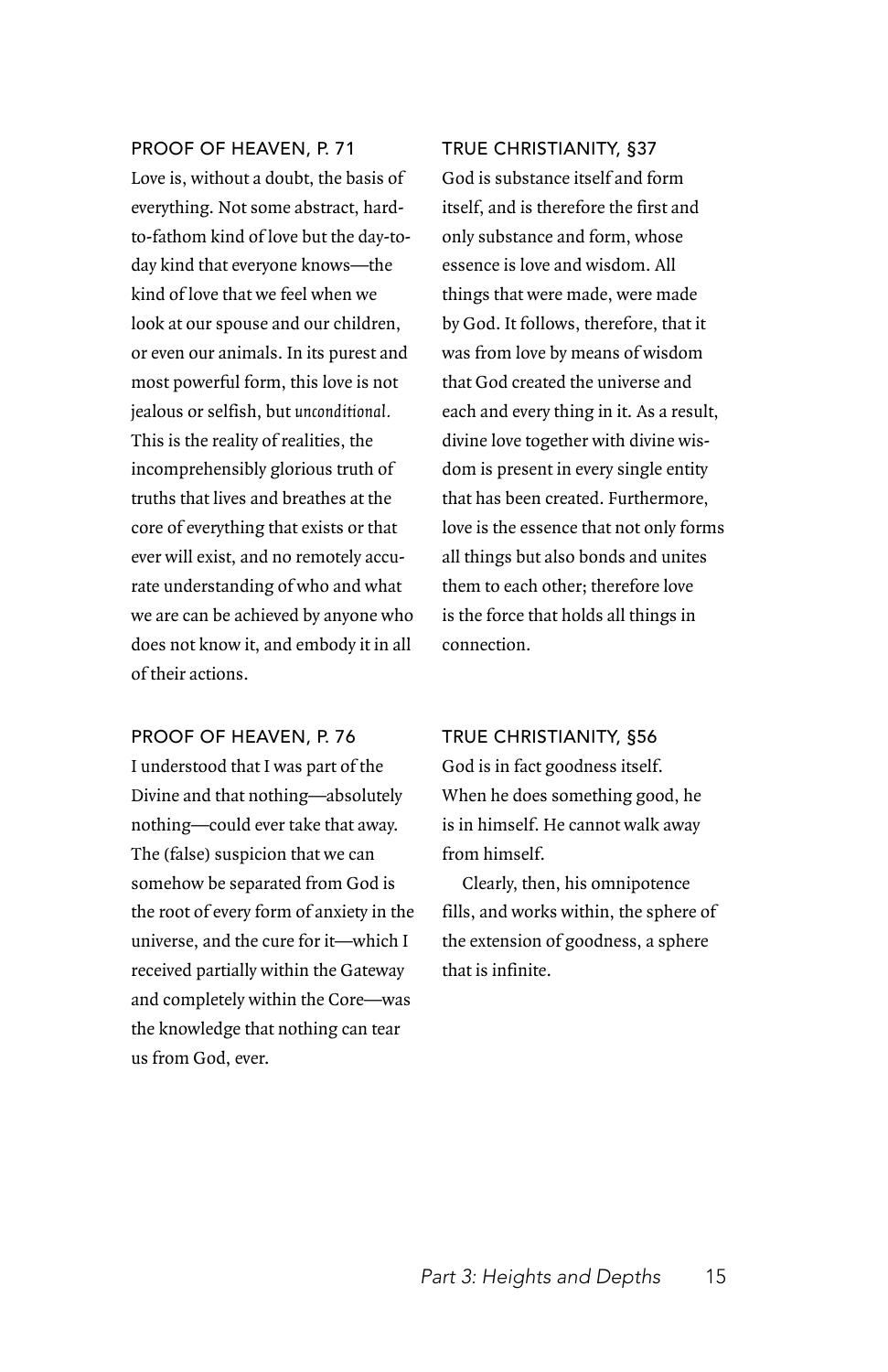PROOF OF HEAVEN, PP. 84-85 True thought is pre-physical. This is the thinking-behind-the-thinking responsible for all the genuinely consequential choices we make in the world. A thinking that is not dependent on linear deduction, but that moves fast as lightning, making connections on different levels, bringing them together. In the face of this free, inner intelligence, our ordinary thought is hopelessly slow and fumbling. It's this thinking that catches the football in the end zone, that comes up with the inspired scientific insight or writes the inspired song. The subliminal thinking that is always there, when we really need it, but that we have all too often lost the ability both to access and to believe in. Needless to say, it's the thinking that sprang into action the evening of that skydive when Chuck's chute opened up suddenly beneath me.

#### Heaven and Hell, §576

Anyone who thinks deeply and knows anything about the workings of the human mind can see and understand how significantly superior spirits are to other people. In a minute, we can consider and turn over and decide in our minds more than we can express in speech or writing in half an hour. This shows how much better we are when we are in the spirit and therefore when we become spirits, since it is the spirit that thinks and the body is what the spirit uses to express its thoughts in speech or writing.

This is why people who become angels after death have access to indescribable intelligence and wisdom relative to the intelligence and wisdom they had while they were living in the world. While they were living in the world, their spirits were confined in a body and by that means were in the natural world. So when the spirit did think spiritually, the thoughts flowed into natural concepts that are relatively general, crude, and hazy. This means they are not open to the countless elements characteristic of spiritual thought. They also immerse them in the thickets of the cares of the world. It is different once the spirit has been freed from the body and has arrived at its own spiritual state, which happens when it crosses from the natural world to the spiritual world that is appropriate to it.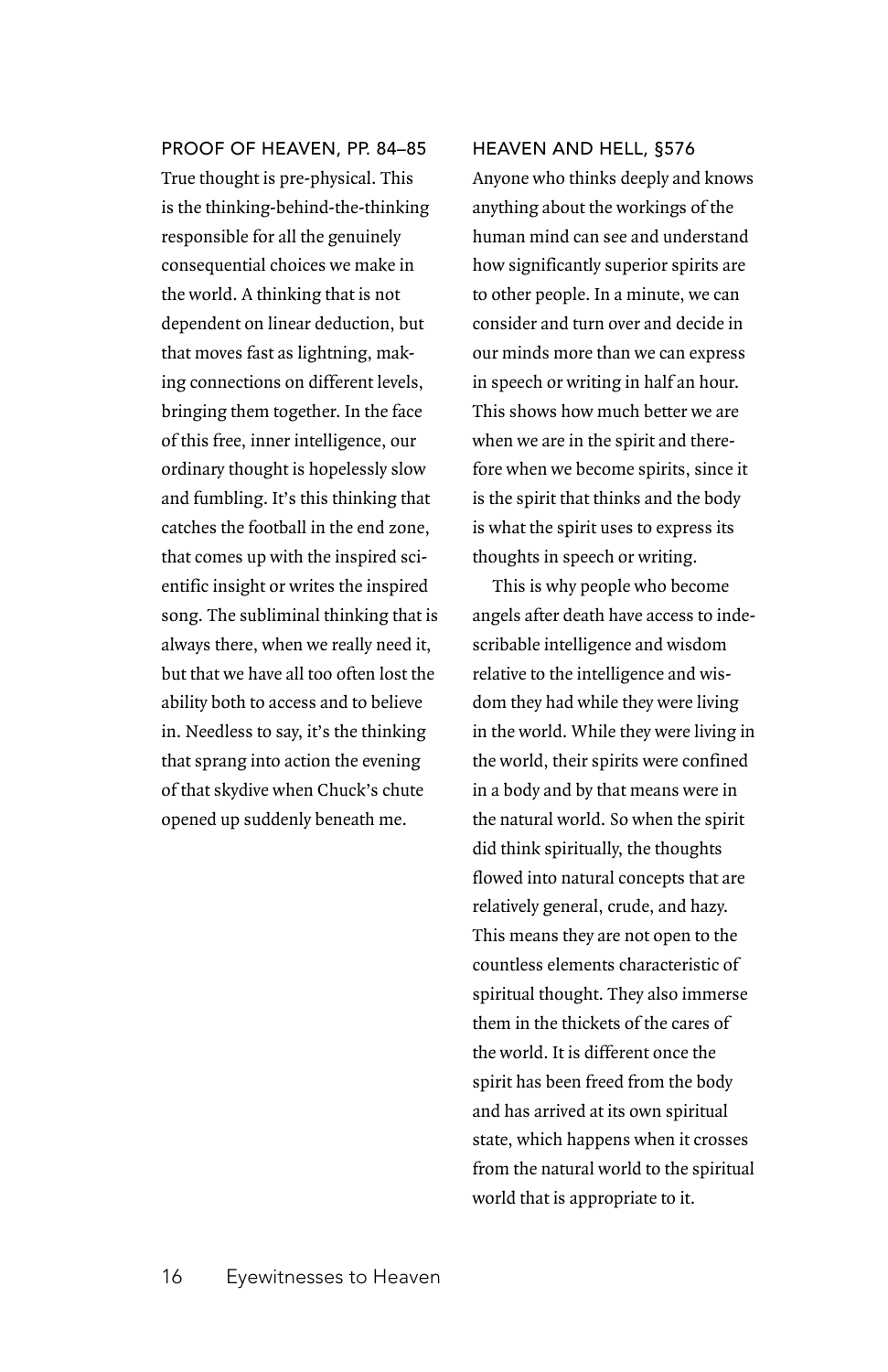# Part Four: Grounding

When people have experiences that take them beyond the everyday world, it can be hard to shift back to a normal life and make rational sense of everything. Have you had experiences that your rational mind has trouble explaining? Is there a conflict between what you want to believe and what you can rationally accept? In this section, Alexander goes through this process. How is his experience similar or dissimilar to yours?

## Reading

From *Proof of Heaven:* Chapter 20 to the end

From *Heaven and Hell:* It Is Not So Hard to Lead a Heaven-Bound Life as People Think It Is (Sections 528–35)

- 1. As Alexander was having his NDE, his family was trying to come to grips with his possible death. Have you been in a similar situation? Does hearing Alexander's story change your perspective on it?
- 2. During his recovery, Alexander distinguishes between the hallucinations of his brain returning to normal function and his vivid, coherent experience during the NDE. Does his explanation make sense to you? How would you distin guish a dream or hallucination from a genuine spiritual experience, either your own or someone else's?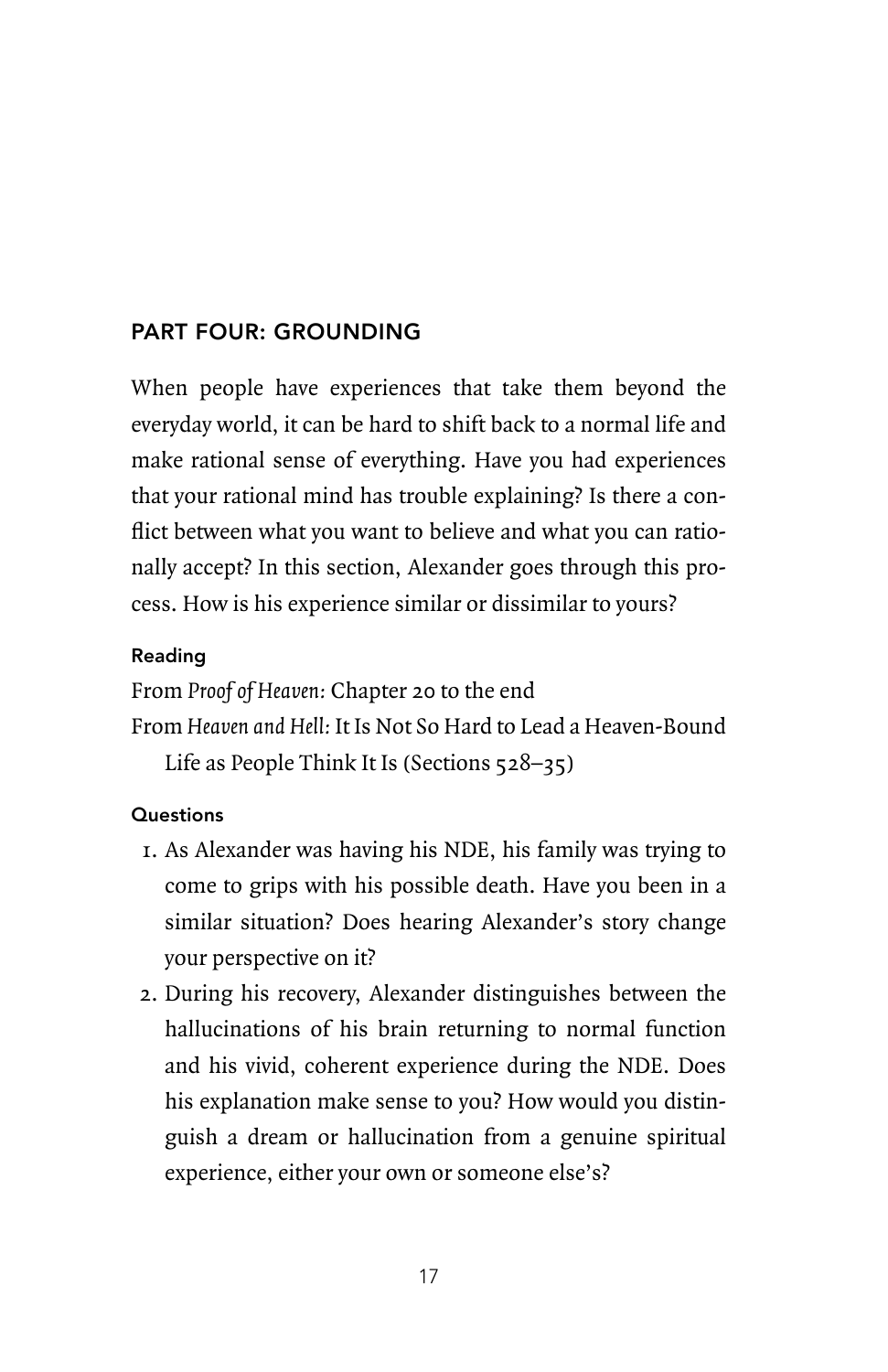- 3. As Alexander begins to investigate NDEs, he starts to see many parallels with other people's experiences—stories that he'd dismissed before. Have you ever had an experi ence that others rejected because it seemed too "out there"? Or, from the other side of the discussion, have you ever dis missed a story that couldn't be proven? If so, do you still believe you were right?
- 4. Alexander distinguishes between his own experience, where he had no recorded brain activity, and other NDEs, where the patient's heart had stopped but they weren't truly brain dead. Were you aware of that distinction? Does it change your perception of NDEs?
- 5. Alexander also describes how his investigation of the sci ence behind NDEs led to some hard questions about the nature of consciousness. How would you answer these questions (from p. 152):
	- How does consciousness arise out of the functioning of the human brain?
	- How is it related to the behavior that it accompanies?
	- How does the perceived world relate to the real world?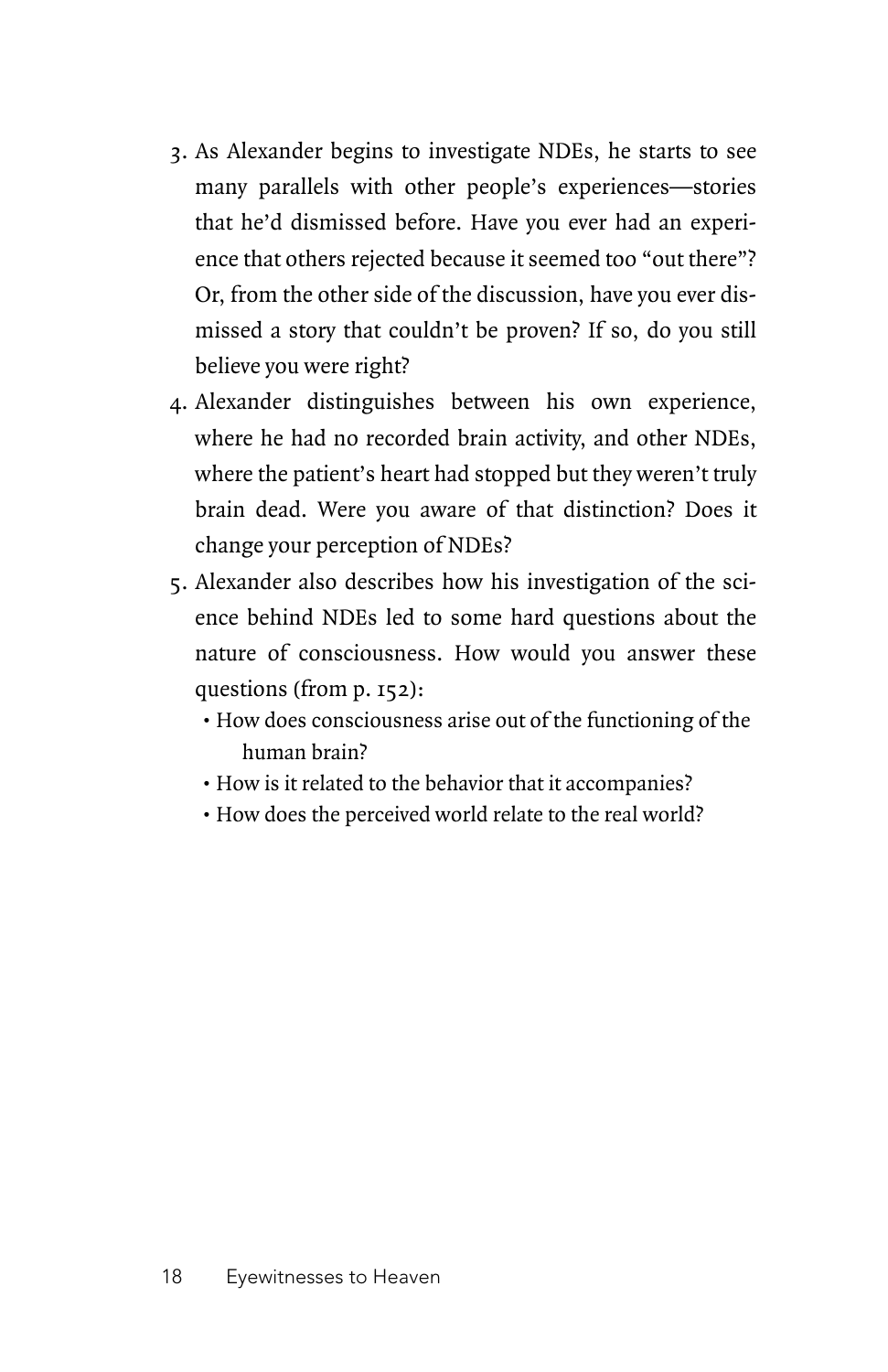## PROOF OF HEAVEN, P. 170

I know there will be people who will seek to invalidate my experience anyhow, and many who will discount it out of court, because of a refusal to believe that what I underwent could possibly be "scientific"—could possibly be anything more than a crazy, feverish dream.

But I know better. And both for the sake of those here on earth and those I met beyond this realm, I see it as my duty—both as a scientist and hence a seeker of truth, and as a doctor devoted to helping people—to make it known to as many people as I can that what I underwent is true, and real, and of stunning importance. Not just to me, but to all of us.

## Secrets of Heaven, §68

I realize many will claim that no one can talk to spirits and angels as long as bodily life continues, or that I am hallucinating, or that I have circulated such stories in order to play on people's credulity. But none of this worries me; I have seen, I have heard, I have felt.